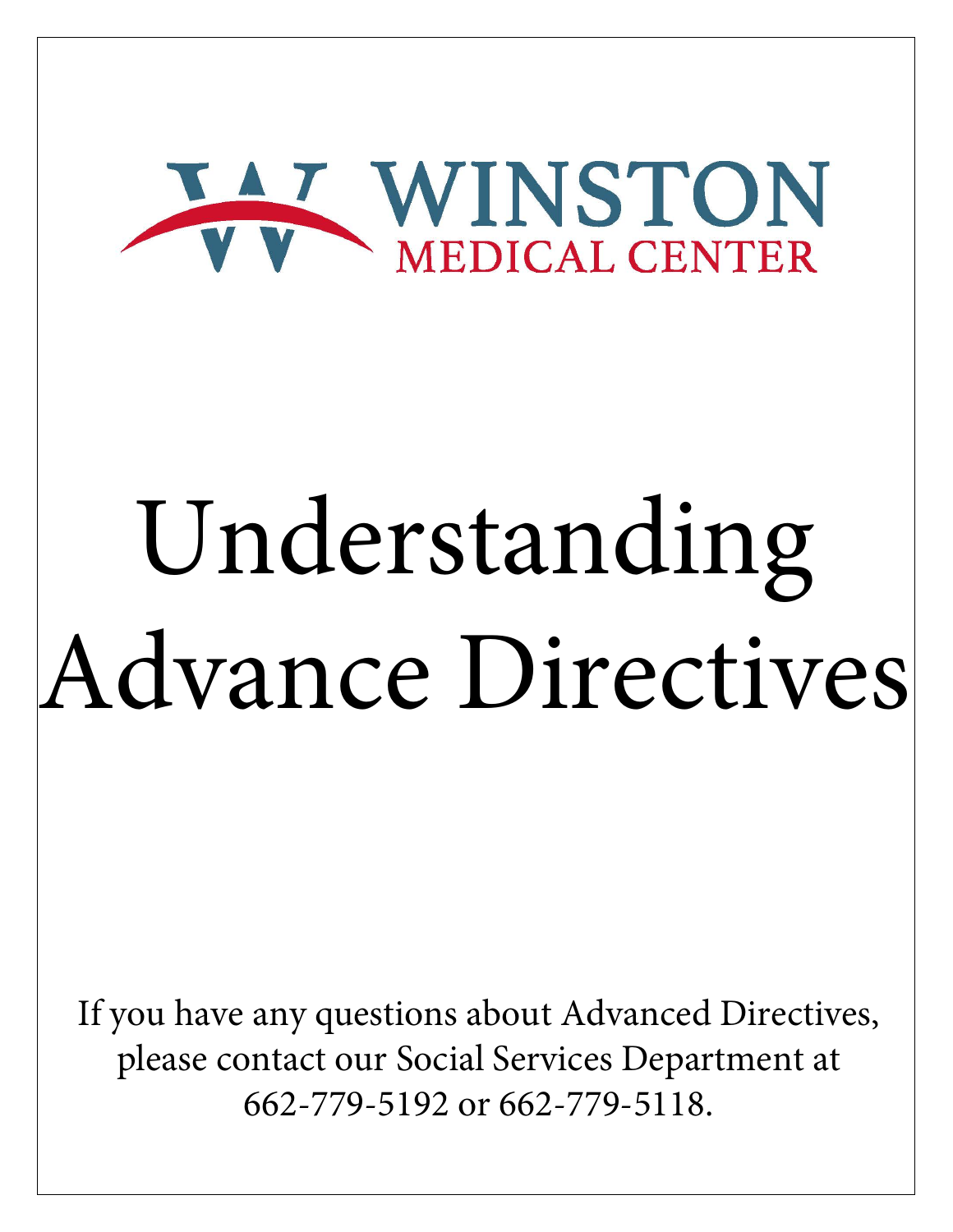# Winston Medical Center Policy for Advanced Directives

Winston Medical Center and the Medical Staff will comply with the 1990 Patient Self Determination Act by:

- 1) Inquiring upon admission if the patient has an advance directive (Living Will or Durable Power of Attorney)
- 2) Providing information related to advance directives to the patient.

Within the confines of medical/ethical practices, we will honor your advance directive with consultation with you and your family. If the provider is unable to comply with your advance directive, the provider will cooperate in your transfer to another provider who will follow your advance directive.

No patient will be discriminated against respect to provision of care or otherwise, based on whether he has, or has not, executed as advance directive.

If you have an advance directive, we encourage you to discuss this with your physician and family. You may inquire about placing your advance directive on file at Winston Medical Center. If you have a current medical record, we will place your advance directive in your medical record.

We will provide resource personnel for further information about, advance directives upon request.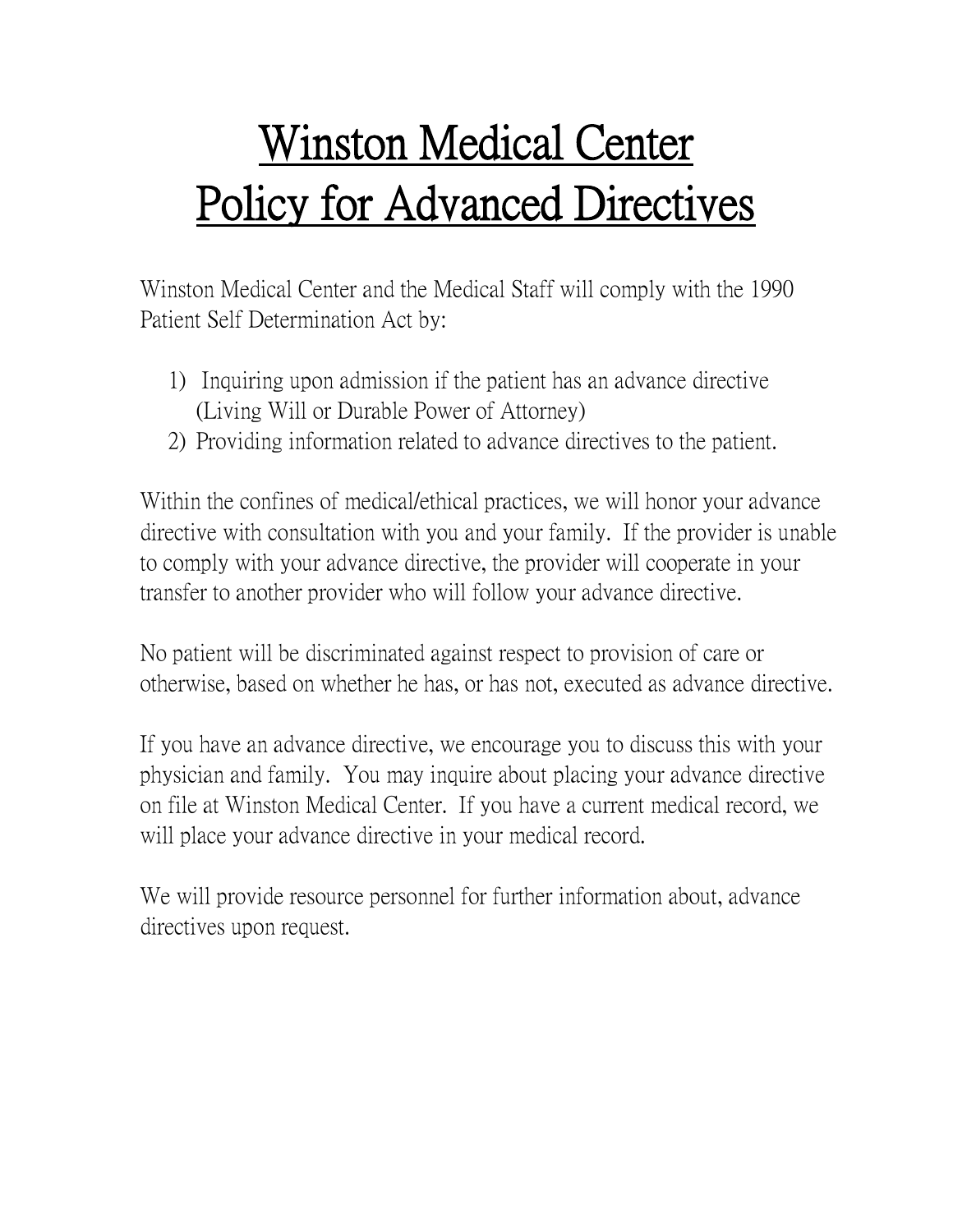#### *INTRODUCTION*

You have the right to make health care decisions, including decisions about nursing home care, for yourself. Under the law, a patient must consent to any treatment or care received. Generally, if you are a competent adult, you can give this consent for yourself. For you to give this consent, you should be told what the recommended procedure is, why it is recommended, what risks are involved with the procedure, and what the alternatives are

. If you are not able to make your own health care decisions, your advance directives can be used. An "advance directive" can be an Individual Instruction or a Power of Attorney for Health Care.

An "Individual Instruction" is a directive concerning a health care decision. An Individual Instruction can be written or oral. No specific format is required for Individual Instructions.

A "Power of Attorney for Health Care" ("PAHC") is a document through which you designate someone as your agent to make health care decisions for you if you are unable to make such decisions. The PAHC comes into play when you cannot make a health care decision, either because of a permanent or temporary illness or injury. The PAHC must specifically authorize your agent to make health care decisions for you and must contain the standard language set out in the law. This language is included in the form of the PAHC contained in the Form section at the back of this booklet. Otherwise, the PAHC can contain any instructions which you wish.

If you are unable to make a decision and have not given or prepared Individual Instruction or a PAHC, you may designate an adult of your choice, call a surrogate, to make health care decisions for you. If you do not appoint a surrogate, the members of your family may make decisions for you.

The law on making health care decisions and advance directives is discussed in this booklet in detail. **Please read the entire booklet.** 

#### *YOUR RIGHT UNDER MISSISSIPPI LAW TO MAKE DECISIONS CONCERNING HEALTH CARE*

The Patient Self Determination Act of 1990 ("The "PSDA") is a federal law which imposes on the state and providers of health care - such as hospitals, nursing homes, hospices, home health agencies, and prepaid health care organizations-certain requirements concerning advance directives and an individual's rights under state law to make decisions concerning medical care. This booklet will discuss your rights under state law to make health care decisions and set out a description of the Mississippi law on advance directives.

**WHAT ARE MY RIGHTS TO ACCEPT OR REFUSE TREATMENT OR CARE?**  In general, you have the right to make health care decisions, including decisions about nursing home care, for yourself if you are 18 or older and are competent.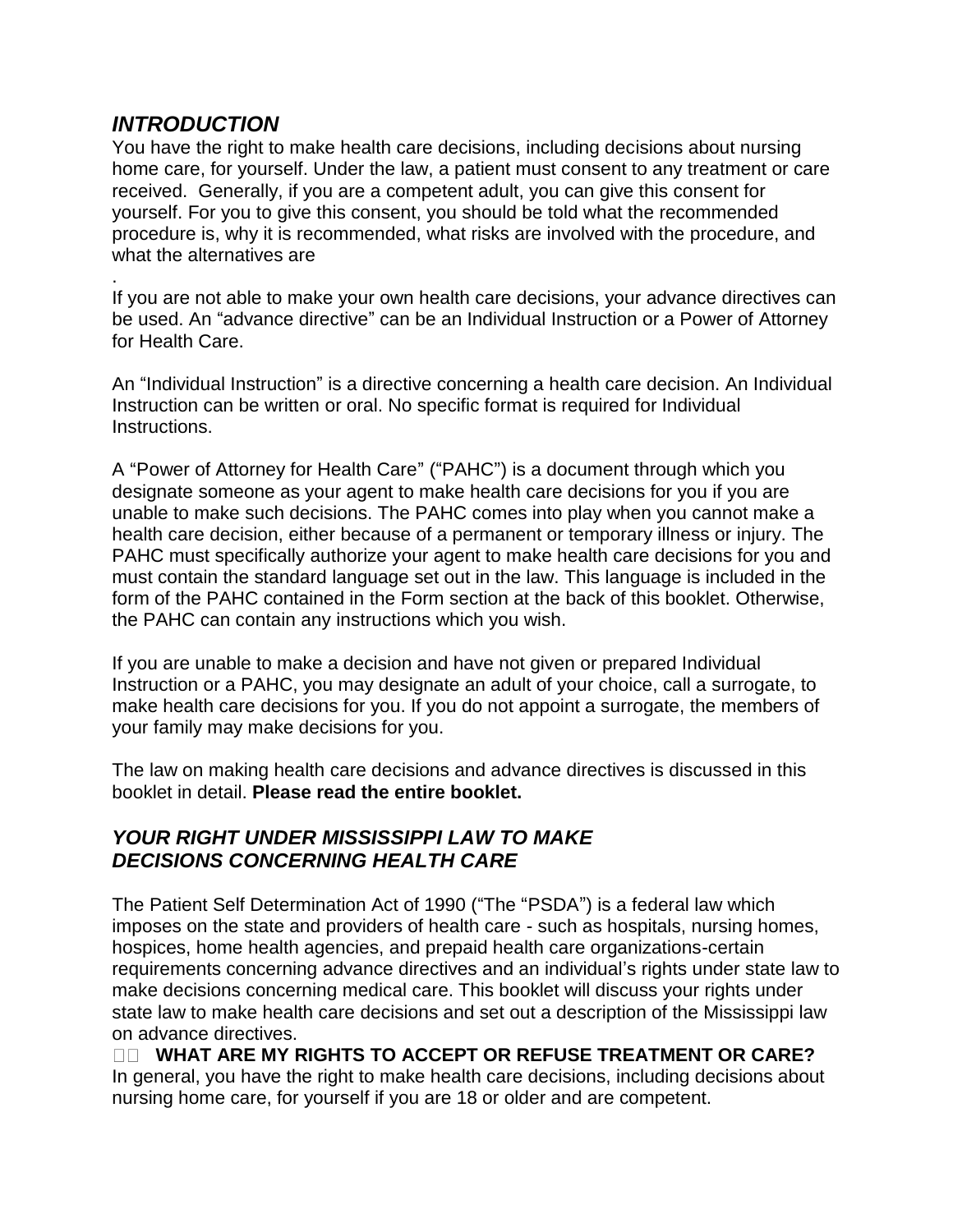#### **WHAT INFORMATION MUST I BE TOLD TO GIVE MY CONSENT?**

The physician should explain to you the pertinent facts about your illness and the nature of the treatment in nontechnical terms which are understandable to you. The physician should inform you of all reasonable risks and material consequences or Aside effects@ associated with the proposed treatment.

Finally, the physician must tell you about any other types of treatment which you could undergo instead. The nature, purpose, and reasonable risks and consequences of these treatments should be explained to you.

With this information, you can then make your health care decision.

#### **WHAT IF I AM UNABLE TO MAKE THESE DECISIONS?**

If you cannot make a health care decision because of incapacity, your advance directive, such as an Individual Instruction or Power of Attorney for Health Care, can be used. If you have not signed an advance directive, you may designate an adult of your choice, call a surrogate, to make the decision. If you do not have an advance directive and you have not designated a surrogate, a family member may make the decision for you. If you do not have an advance directive, have not designated a surrogate, and do not have a family member available to make a health care decision for you, then an adult who shows care and concern and who is familiar with your values may make health care decisions for you. If you do not have advance directives and do not have anyone to make health care decisions for you, then a court might have to make the decision for you.

#### **WHAT IS AN ADVANCED DIRECTIVE?**

The PSDA defines an "advance directive" as a written instruction, such as an Individual Instruction or Power of Attorney for Health Care, recognized under State law and relating to the provision of health care when the individual is incapacitated. Two types of advance directives are statutorily recognized in Mississippi: Individual Instruction and Power of Attorney for Health Care.

#### **INDIVIDUAL INSTRUCTION**

#### **WHAT IS AN INDIVIDUAL INSTRUCTION?**

An Individual Instruction means an individual's direction concerning a health care decision for the individual. The instruction may be oral or written. The instruction may be limited to take effect only if a specified condition arises.

#### **WHAT MUST THE INDIVIDUAL INSTRUCTION SAY?**

Mississippi law does not prescribe any particular format for individual instructions. However, the law does specify an acceptable format for those instructions which deal with End-of-Life Decisions, Artificial Nutrition and Hydration, and Relief from Pain. This form is Part 2 of the form at the back of this booklet.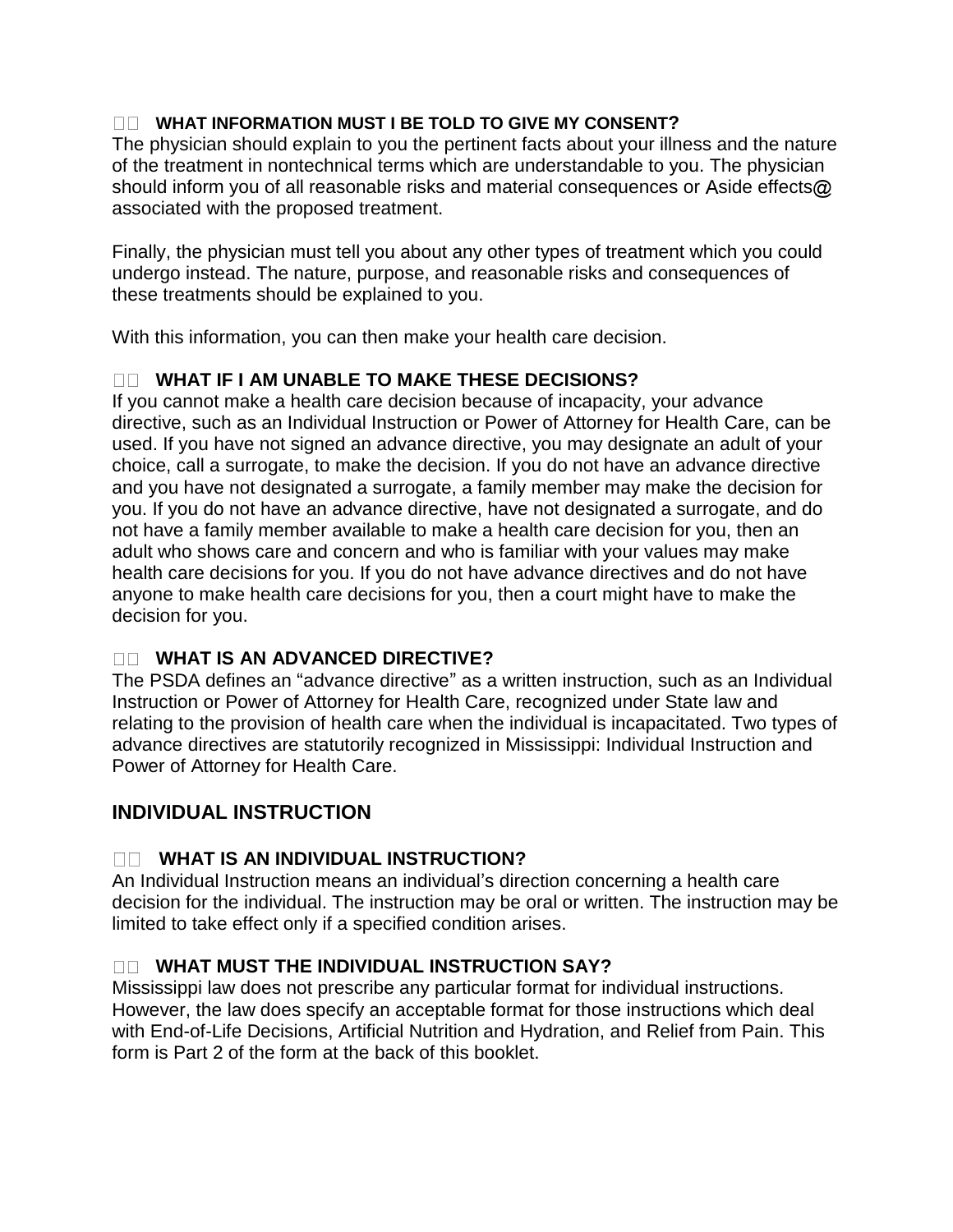#### **WHERE SHOULD I KEEP MY INDIVIDUAL INSTRUCTION?**

You should provide a copy of your Individual Instruction to anyone you designate to make health care decisions for you and to your health care provider. Your Individual Instruction should not be filed with the Mississippi State Department of Health.

#### **HOW CAN MY INDIVIDUAL INSTRUCTION BE REVOKED?**

The Individual Instruction is valid until revoked. You may revoke an Individual Instruction in any manner that indicates an intent to revoke.

#### **WILL MY INDIVIDUAL INSTRUCTION BE FOLLOWED?**

Your Individual Instruction must be honored by your agent, family, surrogate or health care provider. For reasons of conscience, a physician, hospital, nursing home or other provider has the right to refuse to follow your Individual Instruction. A provider not honoring your Individual Instruction must cooperate in your transfer to another provider who will follow your Individual Instruction. Upon admission, you receive a copy of this facility's policy concerning advance directives. You should review this policy and determine whether the facility will follow your Individual Instruction.

#### **SHOULD I GIVE MY PHYSICIAN A COPY OF MY INDIVIDUAL INSTRUCTION?**

Yes. If you have a written Individual Instruction, you should give a copy to the physician who has primary responsibility for your health care. A copy also should be given to any other provider, such as a hospital, home health agency, or nursing home, from which you are receiving care.

#### *POWER OF ATTORNEY FOR HEALTH CARE*

#### **WHAT IS A POWER OF ATTORNEY FOR HEALTH CARE?**

You may designate an individual or agent to make health care decisions for you if you are unable to make such a decision because of a permanent or temporary illness or injury. The document authorizing this action is the Power of Attorney for Health Care (PAHC).

#### **WHAT MUST THE PAHC CONTAIN?**

The PAHC must be properly witnessed, must specifically authorize your agent to make heath care decisions for you, and must contain the standard language set out in the law. This language is included in the form of PAHC contained in the Form section at the back of this booklet. Otherwise, the PAHC can contain any instructions which you wish.

#### **WHAT SHOULD I DO WITH THE PAHC?**

The PAHC does not need to be filed with the Mississippi State Department of Health or any court. You should keep the PAHC for yourself and give a copy to the agent you named in the PAHC. A copy should also be given to your physician to make a part of your medical records. You should also give a copy to any other provider from which you are receiving care, such as a nursing home, hospital, or a home health agency. You might also want to provide a copy to your clergy, family members, and friends who are not named in the documents.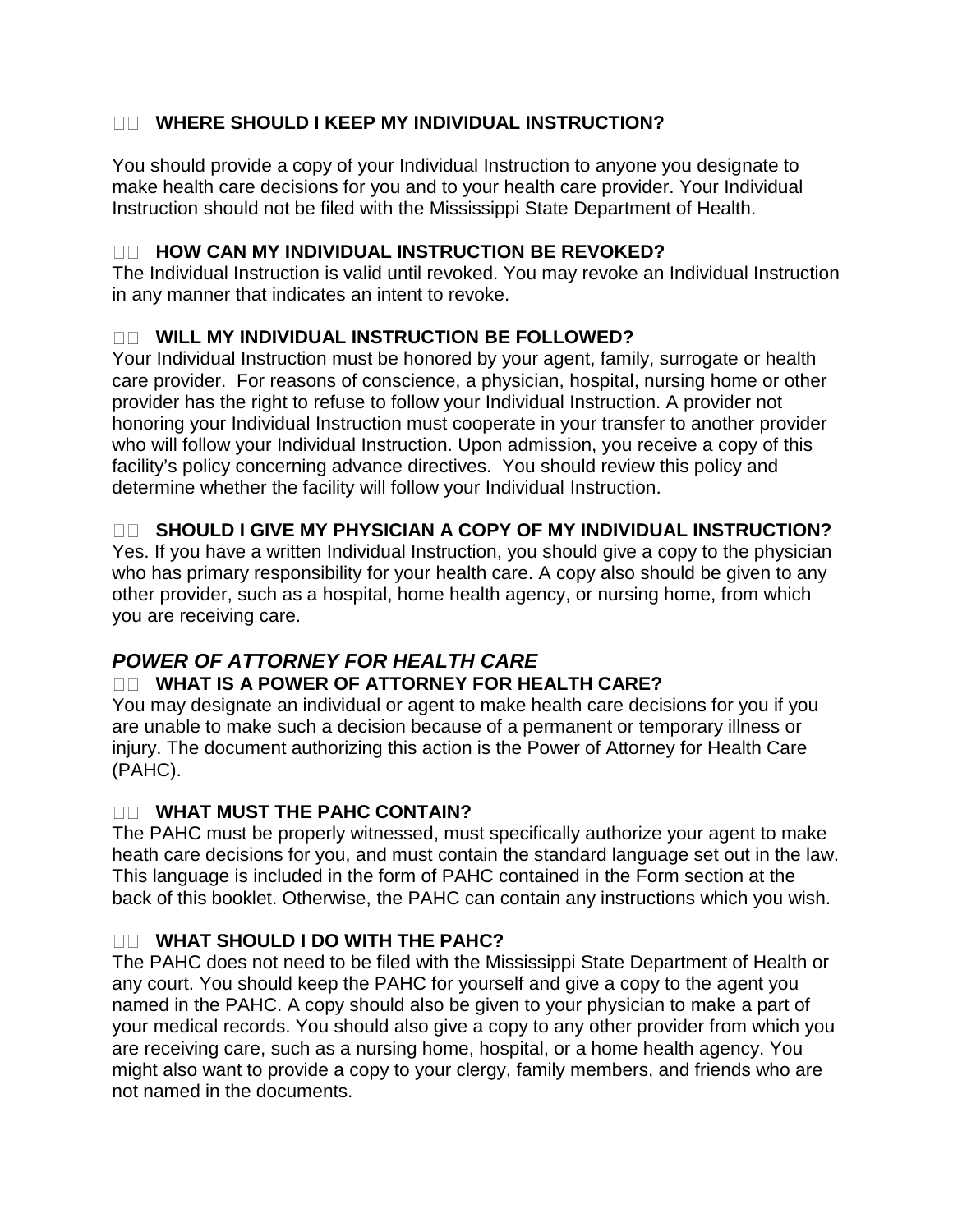#### **WHO WILL DECIDE IF I CANNOT ACT AND MY AGENT SHOULD ACT FOR ME?**

Unless otherwise specified in the PAHC, the physician designated by you or your agent to have primary responsibility for your health care will make this determination. In making this determination, your physician will act in accordance with "generally accepted health care standards."

#### **THE WHOM CAN ACT AS MY AGENT?**

Unless related to you by blood, marriage, or adoption, your agent may not be an owner, operator, or employee of a residential long term care institution at which you are receiving care. Otherwise, any person, such as a family member or a friend, may act as the agent. The agent does not need to be a lawyer.

#### **THE POWERS OF MY AGENT?**

Your agent has whatever power you give in the PAHC to make health care decisions for you. "Making health care decisions" means a decision regarding your health care, including the selection and discharge of health care providers and institutions; approval and disapproval of diagnostic tests, surgical procedures, medications, and orders not to resuscitate; and direction to provide, withhold, or withdraw artificial nutrition and hydration.

#### **ARE THERE LIMITATIONS ON THE POWER OF MY AGENT?**

Your agent has a duty to act according to what you put in the PAHC or as you otherwise have made known to him or her. If your desires are unknown, he or she must act in your best interest. Your agent cannot make a particular health care decision for you if you are able to make that decision.

#### **WHAT IF SOMEONE OTHER THAN THE AGENT WANTS TO MAKE HEALTH CARE DECISIONS FOR ME?**

Unless the PAHC says otherwise, your agent has priority over any other person to act for you.

#### **WILL A HEALTH CARE PROVIDER RECOGNIZE MY AGENT S AUTHORITY?**

In general, yes. Upon admission, you receive a copy of the facility's policy on advance directives. You should review this policy and determine whether the facility will follow your PAHC.

#### **CAN MY PAHC BE CHANGED?**

You can change your agent by a signed writing, or you can revoke the authority for your agent to make decisions by personally informing your primary physician or the heathcare provider who has undertaken responsibility for your health care.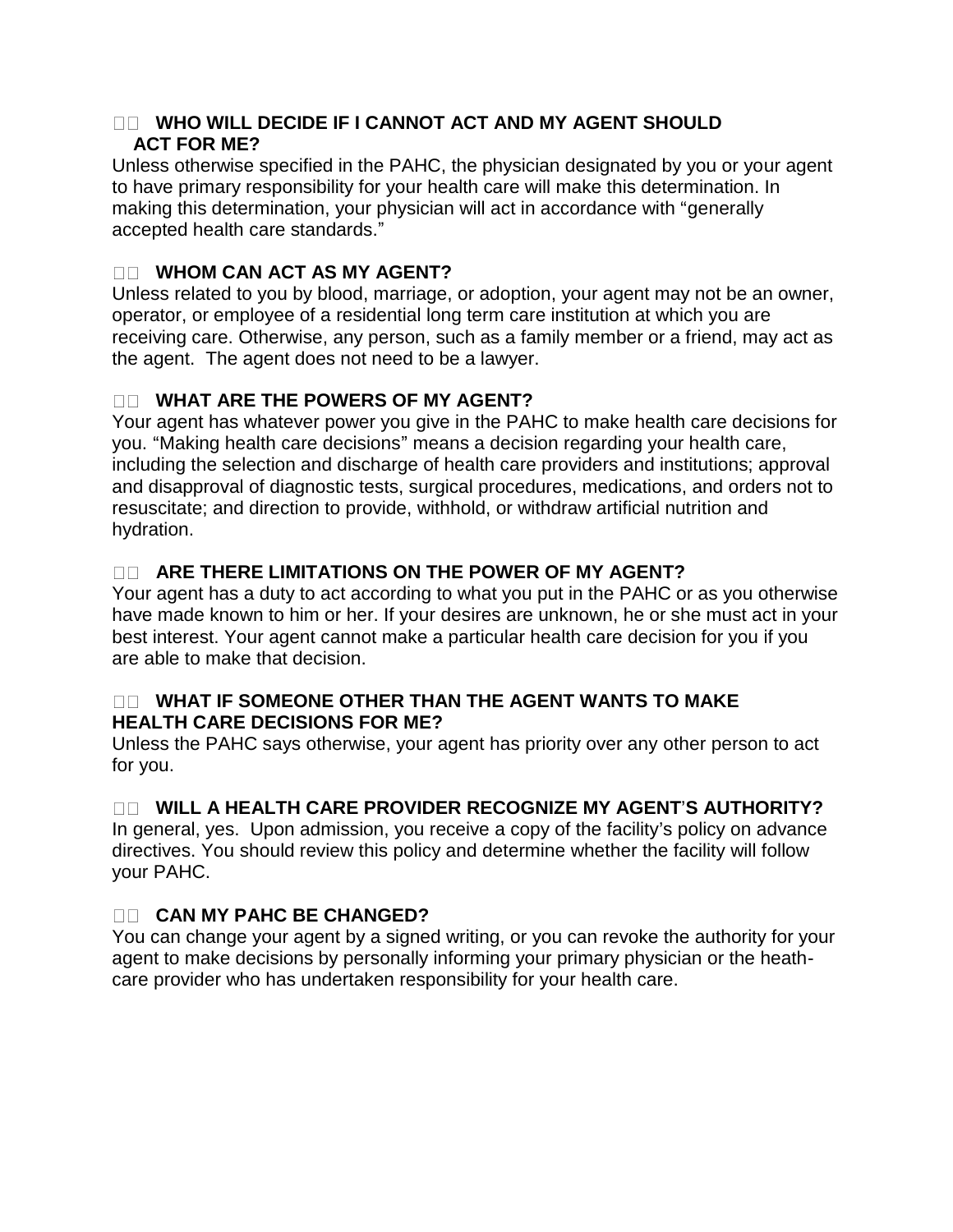#### *GENERAL*

#### **WHAT IF I HAVE AN INDIVIDUAL INSTRUCTION OR PAHC I SIGNED WHEN LIVING IN ANOTHER STATE?**

To be binding, these documents must meet Mississippi law. Many out-of-state documents will not meet these requirements. The safest route is to execute new documents following the Mississippi statute.

#### **DO I NEED BOTH AN INDIVIDUAL INSTRUCTION AND PAHC?**

No. You may include Individual Instructions in your PAHC.

#### **WHAT OTHER DOCUMENTS SHOULD BE CONSIDERED?**

Prior to July 1, 1998, Mississippi recognized Living Wills and Durable Powers of Attorney for Health Care (DPAHC) as the only statutory documents for Health Care decisions. As of July 1, 1998, Mississippi combined Living Wills and DPAHC into the PAHC. Individual Instructions, PAHC and Living Wills executed prior to July 1, 1998 are the only documents recognized in Mississippi by statute. However, depending upon particular circumstances, the state may recognize other health care directives or indications of your desires concerning health care, such as the Durable Power of Attorney for Health Care.

#### **CAN I LET MY FAMILY MAKE THESE DECISIONS?**

Members of your family may make decisions for you if you are unable to do so and have not left Individual Instructions or PAHC. Family members, however, might disagree among themselves or with the physician. In such instances, Individual Instructions or PAHC can help to clarify the decisions and who can make them.

#### **WHEN WILL A COURT MAKE THIS DECISION?**

As a last resort, if someone authorized to consent for you has refused or declined to do so and no other person known to be available is authorized to consent, a court may order treatment for you if you are not able to do so.

#### *ADVANCE HEALTH CARE DIRECTIVE*

#### **Explanation**

You have the right to give instructions about your own health care. You also have the right to name someone else to make health care decisions for you. This form lets you do either or both of these things. It also lets you express your wishes regarding the designation of your primary physician. If you use this form, you may complete or modify all or any part of it. You are free to use a different form.

**Part 1** of this form is a power of attorney for health care. Part 1 lets you name another individual as agent to make health care decisions for you if you become incapable of making your own decisions or if you want someone else to make those decisions for you now, even though you are still capable. You may name an alternate agent to act for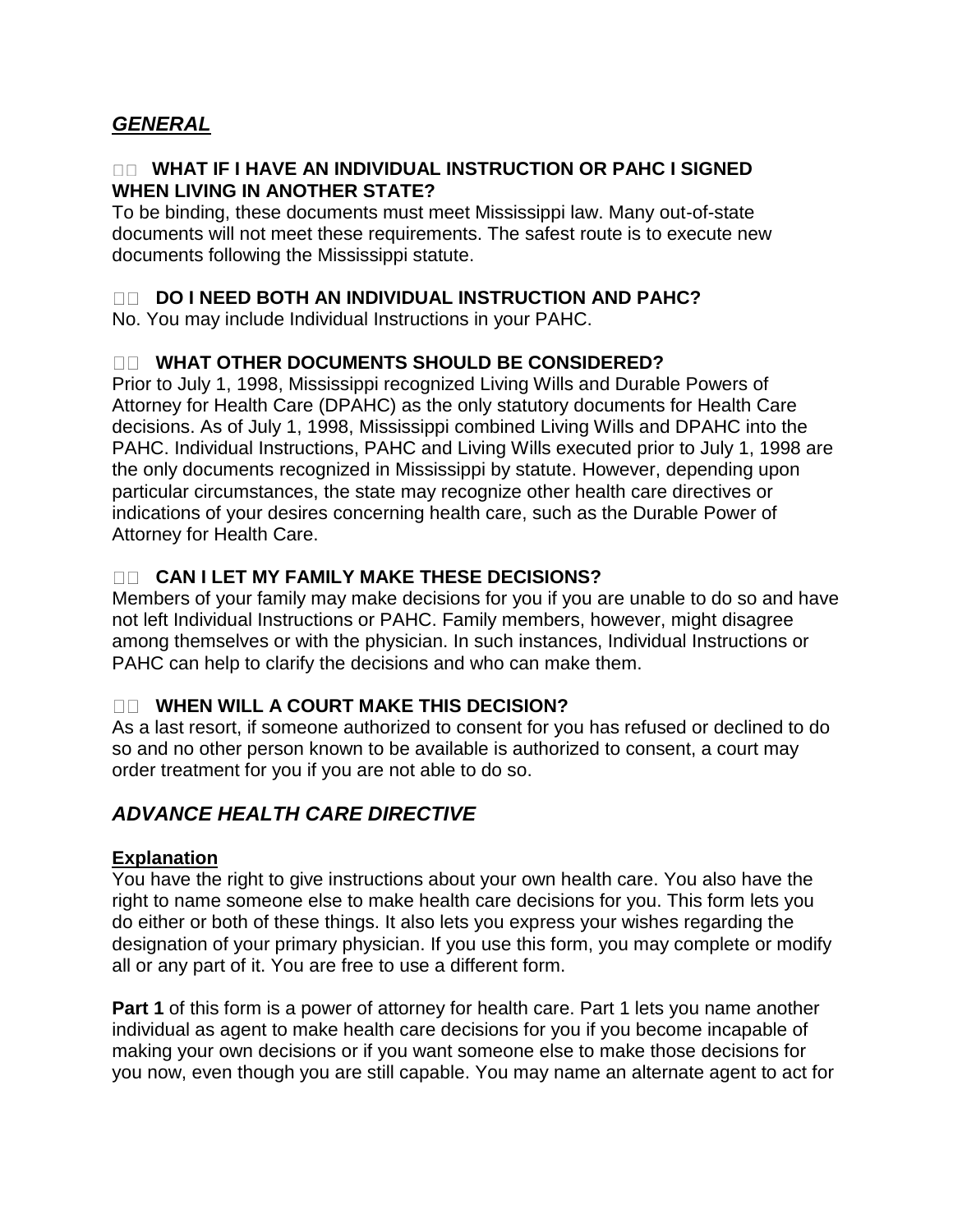you if your first choice is not willing, able, or reasonably available to make decisions for you. Unless related to you, your agent may not be an owner, operator, or employee of a residential long term health care institution at which you are receiving care. Unless the form you sign limits the authority of your agent, your agent may make all health care decisions for you. This form has a place for you to limit the authority of your agent. You need not limit the authority of your agent if you wish to rely on your agent for all health care decisions that may have to be made. If you choose not to limit the authority of your agent, your agent will have the right to:

- Consent or refuse consent to any care, treatment, service, or procedure to maintain, diagnose, or otherwise affect a physical or mental condition;
- Select or discharge health care providers and institutions;
- Approve or disapprove diagnostic tests, surgical procedures, programs of medication, and orders not to resuscitate; and
- Direct the provision, withholding, or withdrawal of artificial nutrition and hydration and all other forms of health care.

**Part 2** of this form lets you give specific instructions about any aspect of your heath care. Choices are provided for you to express your wishes regarding the provision, withholding, or withdrawal of treatment to keep you alive, including the provision of artificial nutrition and hydration, as well as the provision of pain relief. Space is provided for you to add to the choices you have made or for you to write out any additional wishes.

**Part 3** of this form lets you designate a physician to have primary responsibility for your health care.

After completing this form, sign and date the form and have it witnessed by two adult witnesses or notarized. Give a copy of the signed and completed form to your physician, to any other health care providers you may have, to any health care institution at which you are receiving care, and to any health care agents you have named. You should talk to the person you have named as agent to make sure that he or she understands your wishes and is willing to take the responsibility. You have the right to revoke this advance health care directive or replace this form at anytime.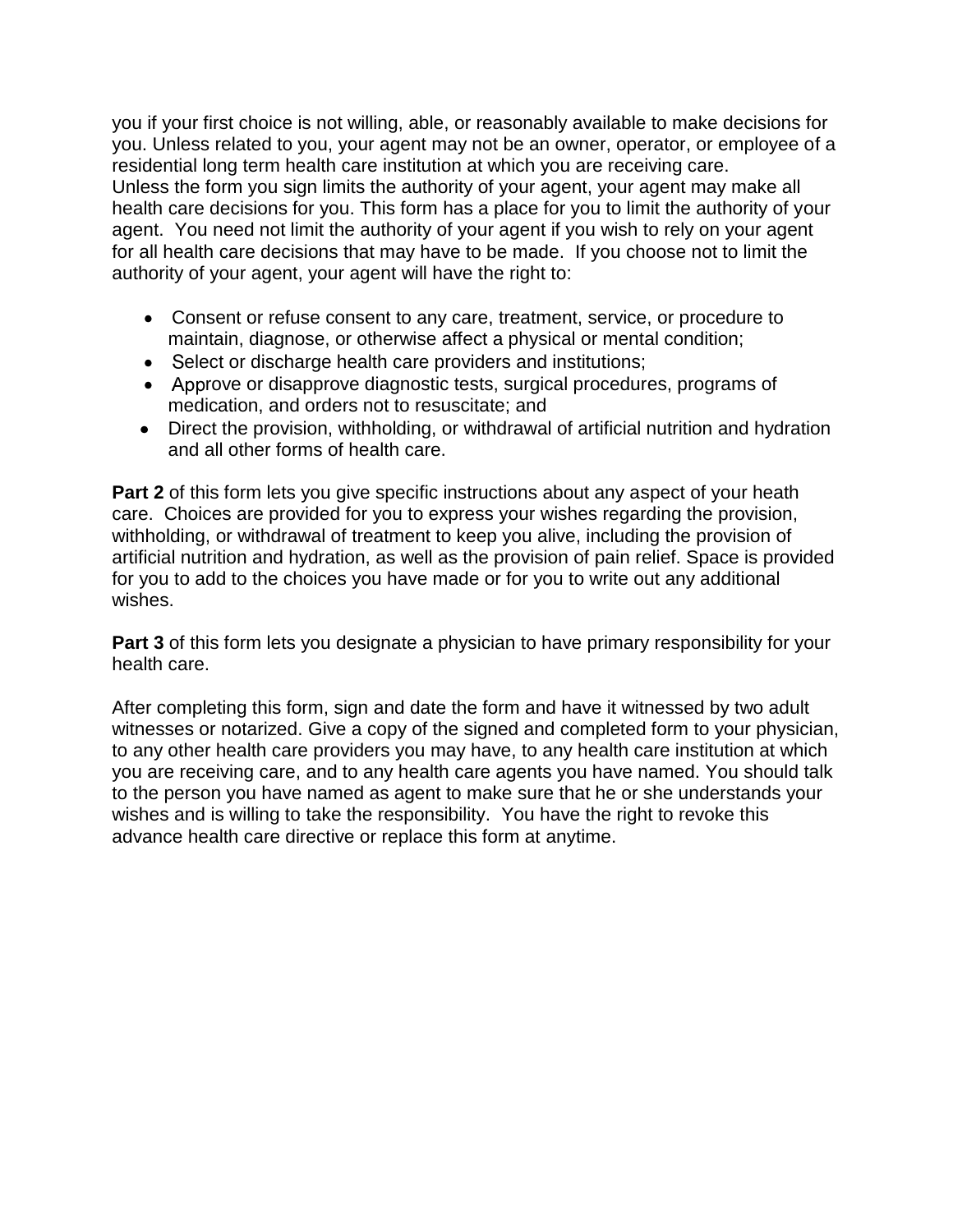## **PART 1** - *POWER OF ATTORNEY FOR HEALTH CARE*

(1) DESIGNATION OF AGENT: I designate the following individual as my agent to make health care decisions for me.

\_\_\_\_\_\_\_\_\_\_\_\_\_\_\_\_\_\_\_\_\_\_\_\_\_\_\_\_\_\_\_\_\_\_\_\_\_\_\_\_\_\_\_\_\_\_\_\_\_\_\_\_\_\_\_\_\_\_\_\_\_\_\_\_\_\_\_ (Address, City, State, Zip Code) \_\_\_\_\_\_\_\_\_\_\_\_\_\_\_\_\_ \_\_\_\_\_\_\_\_\_\_\_\_\_\_\_\_\_\_ (Home Phone #) (Work Phone #) **OPTIONAL:** If I revoke my agent s authority or if my agent is not willing, able, or reasonably available to make a health care decision for me, I designate as my first alternate agent: \_\_\_\_\_\_\_\_\_\_\_\_\_\_\_\_\_\_\_\_\_\_\_\_\_\_\_\_\_\_\_\_ \_\_\_\_\_\_\_\_\_\_\_\_\_\_\_\_\_\_ (Name of first alternate) (Date) \_\_\_\_\_\_\_\_\_\_\_\_\_\_\_\_\_\_\_\_\_\_\_\_\_\_\_\_\_\_\_\_\_\_\_\_\_\_\_\_\_\_\_\_\_\_\_\_\_\_\_\_\_\_\_\_\_\_\_\_\_\_\_\_\_\_\_\_ (Address, City, State, Zip Code)  $\overline{\phantom{a}}$  , and the contract of the contract of the contract of the contract of the contract of the contract of the contract of the contract of the contract of the contract of the contract of the contract of the contrac (Home Phone #) (Work Phone #) **OPTIONAL:** If I revoke the authority of my agent and first alternative or if neither is willing, able or reasonably available to make a health care decision for me, I designate as my second alternate agent: \_\_\_\_\_\_\_\_\_\_\_\_\_\_\_\_\_\_\_\_\_\_\_\_\_\_\_\_\_\_\_\_ \_\_\_\_\_\_\_\_\_\_\_\_\_\_\_\_\_\_ (Name of second alternate) (Date)

(Address, City, State, Zip Code)

(Home Phone #) (Work Phone #)

(2) AGENTS AUTHORITY: My agent is authorized to make all health care decisions for me, including decisions to provide, withhold, or withdraw artificial nutrition and hydration, and all other forms of health care to keep me alive, except as I state here:

\_\_\_\_\_\_\_\_\_\_\_\_\_\_\_\_\_\_\_\_\_\_\_\_\_\_\_\_\_\_\_\_\_\_\_\_\_\_\_\_\_\_\_\_\_\_\_\_\_\_\_\_\_\_\_\_\_\_\_\_\_\_\_\_\_\_\_\_\_\_ \_\_\_\_\_\_\_\_\_\_\_\_\_\_\_\_\_\_\_\_\_\_\_\_\_\_\_\_\_\_\_\_\_\_\_\_\_\_\_\_\_\_\_\_\_\_\_\_\_\_\_\_\_\_\_\_\_\_\_\_\_\_\_\_\_\_\_\_\_\_ \_\_\_\_\_\_\_\_\_\_\_\_\_\_\_\_\_\_\_\_\_\_\_\_\_\_\_\_\_\_\_\_\_\_\_\_\_\_\_\_\_\_\_\_\_\_\_\_\_\_\_\_\_\_\_\_\_\_\_\_\_\_\_\_\_\_\_\_\_\_ \_\_\_\_\_\_\_\_\_\_\_\_\_\_\_\_\_\_\_\_\_\_\_\_\_\_\_\_\_\_\_\_\_\_\_\_\_\_\_\_\_\_\_\_\_\_\_\_\_\_\_\_\_\_\_\_\_\_\_\_\_\_\_\_\_\_\_\_\_\_ \_\_\_\_\_\_\_\_\_\_\_\_\_\_\_\_\_\_\_\_\_\_\_\_\_\_\_\_\_\_\_\_\_\_\_\_\_\_\_\_\_\_\_\_\_\_\_\_\_\_\_\_\_\_\_\_\_\_\_\_\_\_\_\_\_\_\_\_\_\_ \_\_\_\_\_\_\_\_\_\_\_\_\_\_\_\_\_\_\_\_\_\_\_\_\_\_\_\_\_\_\_\_\_\_\_\_\_\_\_\_\_\_\_\_\_\_\_\_\_\_\_\_\_\_\_\_\_\_\_\_\_\_\_\_\_\_\_\_\_\_ \_\_\_\_\_\_\_\_\_\_\_\_\_\_\_\_\_\_\_\_\_\_\_\_\_\_\_\_\_\_\_\_\_\_\_\_\_\_\_\_\_\_\_\_\_\_\_\_\_\_\_\_\_\_\_\_\_\_\_\_\_\_\_\_\_\_\_\_\_\_ \_\_\_\_\_\_\_\_\_\_\_\_\_\_\_\_\_\_\_\_\_\_\_\_\_\_\_\_\_\_\_\_\_\_\_\_\_\_\_\_\_\_\_\_\_\_\_\_\_\_\_\_\_\_\_\_\_\_\_\_\_\_\_\_\_\_\_\_\_\_

(Add additional sheets if needed)

\_\_\_\_\_\_\_\_\_\_\_\_\_\_\_\_\_\_\_\_\_\_\_\_\_\_\_\_\_\_\_\_\_\_\_\_\_\_\_\_\_\_\_\_\_\_\_\_\_\_\_\_\_\_\_\_\_\_\_\_\_\_\_\_\_\_\_\_\_

\_\_\_\_\_\_\_\_\_\_\_\_\_\_\_\_\_ \_\_\_\_\_\_\_\_\_\_\_\_\_\_\_\_\_\_

\_\_\_\_\_\_\_\_\_\_\_\_\_\_\_\_\_\_\_\_\_\_\_\_\_\_\_\_\_\_\_\_\_ \_\_\_\_\_\_\_\_\_\_\_\_\_\_\_\_\_\_ (Name of individual you choose as agent) (Date)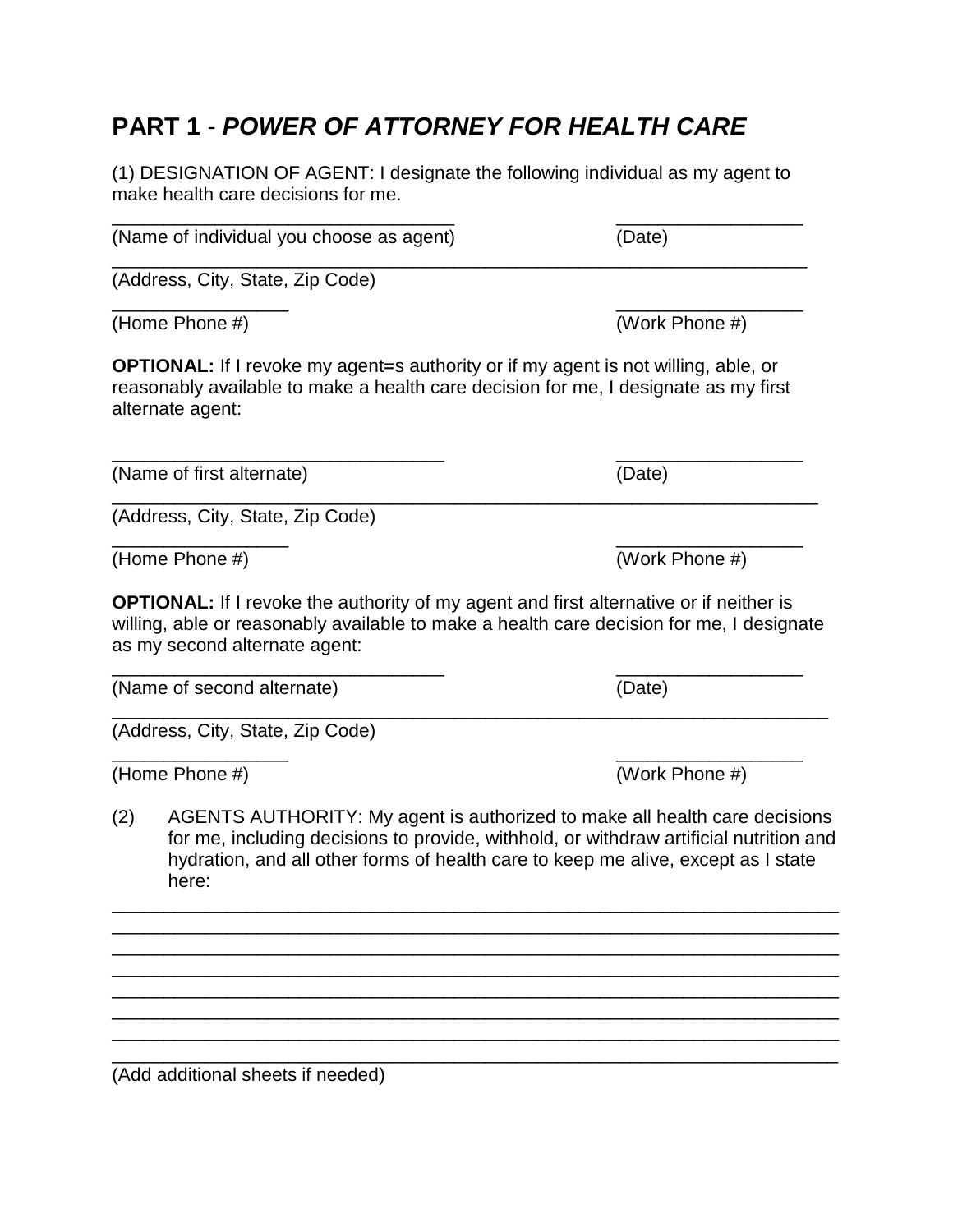3) WHEN AGENTS AUTHORITY BECOMES EFFECTIVE: My agent's authority becomes effective when my primary physician determines that I am unable to make my own health care decisions unless I mark the following box.

#### **If I mark this box [ ] my agent's authority to make health care decisions for me, takes effect immediately.**

- (4) AGENT'S OBLIGATION: My agent will make health care decisions for me in accordance with this Power of Attorney for Health Care, any instructions I give in Part 2 of this form, and my other wishes to the extent known to my agent. To the extent my wishes are unknown, my agent will make health care decisions for me in accordance with what my agent determines to be in my best interest. In determining my best interest, my agent will consider my personal values to the extent known to my agent.
- (5) NOMINATION OF GUARDIAN: If a guardian of my person needs to be appointed for me by a court, I nominate the agent designated in this form. If that agent is not willing, able, or reasonably available to act as guardian, I nominate the alternate agents whom I have named, in the order designated.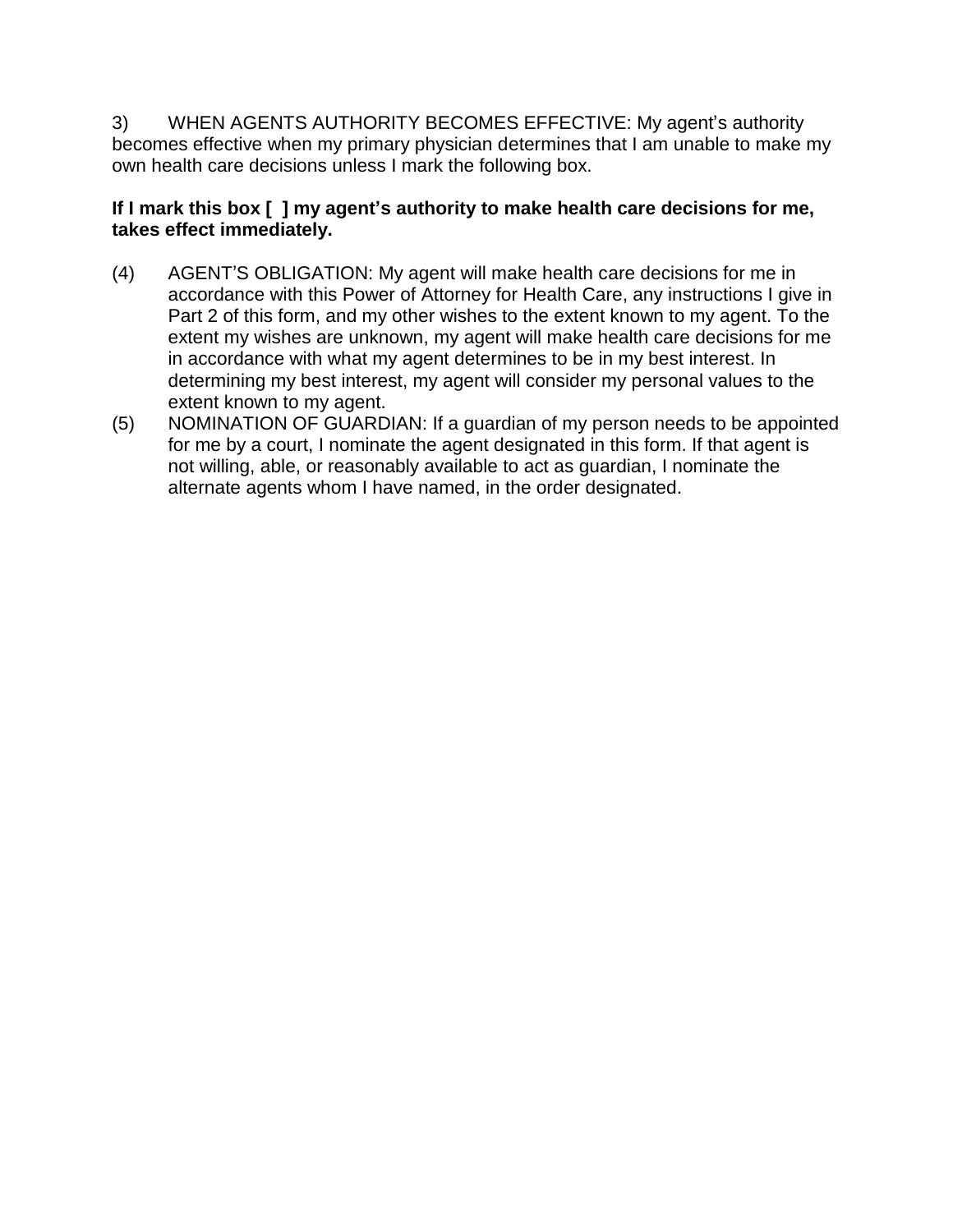# **PART 2 -** *INSTRUCTIONS FOR HEALTH CARE*

If you are satisfied to allow your agent to determine what is best for you in making endof life decisions, you need not fill out this part of the form. If you do fill out this part of the form, you may strike any wording you do not want.

(6) END-OF-LIFE DECISIONS: I direct that my health care providers and others involved in my care provide, withhold, or withdraw treatment in accordance with the choice I have marked below:

#### **[ ] (a) Choice Not to Prolong Life**

I do not want my life to be prolonged if (I) I have an incurable and irreversible condition that will result in my death within a relatively short time, (ii) I become unconscious and, to a reasonable degree of medical certainty, I will not regain consciousness, or (iii) the likely risks and burdens of treatment would outweigh the expected benefits, or

#### **[ ] (b) Choice to Prolong Life**

I want my life to be prolonged as long as possible within the limits of generally accepted health care standards.

(7) ARTIFICIAL NUTRITION AND HYDRATION: Artificial nutrition and hydration must be provided, withheld, or withdrawn in accordance with the choice I made in paragraph (6) unless I mark the following box.

#### **If I mark this box [ ] artificial nutrition and hydration must be provided regardless of my condition and regardless of the choice I have made in paragraph (6).**

(8) RELIEF FROM PAIN: Except as I state in the following space, I direct that treatment for alleviation of pain or discomfort be provided at all times, even if it hastens my death:

\_\_\_\_\_\_\_\_\_\_\_\_\_\_\_\_\_\_\_\_\_\_\_\_\_\_\_\_\_\_\_\_\_\_\_\_\_\_\_\_\_\_\_\_\_\_\_\_\_\_\_\_\_\_\_\_\_\_\_\_\_\_\_\_\_\_\_\_\_\_ \_\_\_\_\_\_\_\_\_\_\_\_\_\_\_\_\_\_\_\_\_\_\_\_\_\_\_\_\_\_\_\_\_\_\_\_\_\_\_\_\_\_\_\_\_\_\_\_\_\_\_\_\_\_\_\_\_\_\_\_\_\_\_\_\_\_\_\_\_\_ \_\_\_\_\_\_\_\_\_\_\_\_\_\_\_\_\_\_\_\_\_\_\_\_\_\_\_\_\_\_\_\_\_\_\_\_\_\_\_\_\_\_\_\_\_\_\_\_\_\_\_\_\_\_\_\_\_\_\_\_\_\_\_\_\_\_\_\_\_\_ \_\_\_\_\_\_\_\_\_\_\_\_\_\_\_\_\_\_\_\_\_\_\_\_\_\_\_\_\_\_\_\_\_\_\_\_\_\_\_\_\_\_\_\_\_\_\_\_\_\_\_\_\_\_\_\_\_\_\_\_\_\_\_\_\_\_\_\_\_\_ \_\_\_\_\_\_\_\_\_\_\_\_\_\_\_\_\_\_\_\_\_\_\_\_\_\_\_\_\_\_\_\_\_\_\_\_\_\_\_\_\_\_\_\_\_\_\_\_\_\_\_\_\_\_\_\_\_\_\_\_\_\_\_\_\_\_\_\_\_\_

#### (9) OTHER WISHES: (If you do not agree with any of the optional choices above and wish to write your own, or if you wish to add to the instructions you have given above, you may do so here.): I direct that:

\_\_\_\_\_\_\_\_\_\_\_\_\_\_\_\_\_\_\_\_\_\_\_\_\_\_\_\_\_\_\_\_\_\_\_\_\_\_\_\_\_\_\_\_\_\_\_\_\_\_\_\_\_\_\_\_\_\_\_\_\_\_\_\_\_\_\_\_\_\_ \_\_\_\_\_\_\_\_\_\_\_\_\_\_\_\_\_\_\_\_\_\_\_\_\_\_\_\_\_\_\_\_\_\_\_\_\_\_\_\_\_\_\_\_\_\_\_\_\_\_\_\_\_\_\_\_\_\_\_\_\_\_\_\_\_\_\_\_\_\_ \_\_\_\_\_\_\_\_\_\_\_\_\_\_\_\_\_\_\_\_\_\_\_\_\_\_\_\_\_\_\_\_\_\_\_\_\_\_\_\_\_\_\_\_\_\_\_\_\_\_\_\_\_\_\_\_\_\_\_\_\_\_\_\_\_\_\_\_\_\_ \_\_\_\_\_\_\_\_\_\_\_\_\_\_\_\_\_\_\_\_\_\_\_\_\_\_\_\_\_\_\_\_\_\_\_\_\_\_\_\_\_\_\_\_\_\_\_\_\_\_\_\_\_\_\_\_\_\_\_\_\_\_\_\_\_\_\_\_\_\_ \_\_\_\_\_\_\_\_\_\_\_\_\_\_\_\_\_\_\_\_\_\_\_\_\_\_\_\_\_\_\_\_\_\_\_\_\_\_\_\_\_\_\_\_\_\_\_\_\_\_\_\_\_\_\_\_\_\_\_\_\_\_\_\_\_\_\_\_\_\_ \_\_\_\_\_\_\_\_\_\_\_\_\_\_\_\_\_\_\_\_\_\_\_\_\_\_\_\_\_\_\_\_\_\_\_\_\_\_\_\_\_\_\_\_\_\_\_\_\_\_\_\_\_\_\_\_\_\_\_\_\_\_\_\_\_\_\_\_\_\_ \_\_\_\_\_\_\_\_\_\_\_\_\_\_\_\_\_\_\_\_\_\_\_\_\_\_\_\_\_\_\_\_\_\_\_\_\_\_\_\_\_\_\_\_\_\_\_\_\_\_\_\_\_\_\_\_\_\_\_\_\_\_\_\_\_\_\_\_\_\_ \_\_\_\_\_\_\_\_\_\_\_\_\_\_\_\_\_\_\_\_\_\_\_\_\_\_\_\_\_\_\_\_\_\_\_\_\_\_\_\_\_\_\_\_\_\_\_\_\_\_\_\_\_\_\_\_\_\_\_\_\_\_\_\_\_\_\_\_\_\_

#### (Add any additional sheets if needed.

AdvDir/Booklet511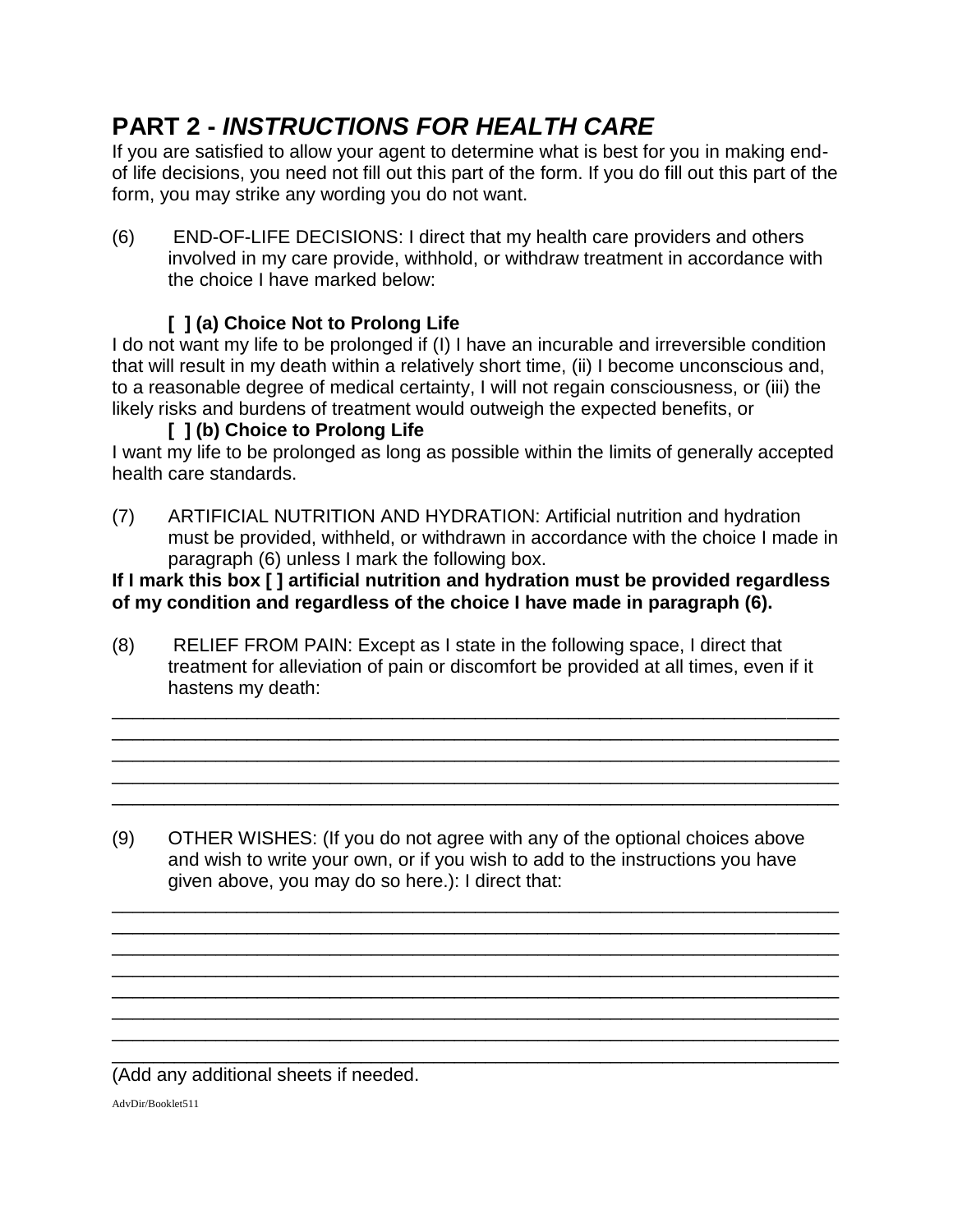# **PART 3 -** *PRIMARY PHYSICIAN (OPTIONAL)*:

(10) I designate the following physician as my primary physician:

(Name of physician) (Date)

\_\_\_\_\_\_\_\_\_\_\_\_\_\_\_\_\_\_\_\_\_\_\_\_\_\_\_\_\_\_\_\_\_\_\_ \_\_\_\_\_\_\_\_\_\_\_\_\_\_\_\_\_\_\_\_

\_\_\_\_\_\_\_\_\_\_\_\_\_\_\_\_\_\_\_\_\_\_\_\_\_\_\_\_\_\_\_\_\_\_\_ (Address, City, State, Zip Code)

\_\_\_\_\_\_\_\_\_\_\_\_\_\_\_\_\_\_\_\_ (Office Phone #)

**OPTIONAL:** If the physician I have designated above is not willing, able, or reasonably available to act as my primary physician, I designate the following physician as my primary

physician: \_\_\_\_\_\_\_\_\_\_\_\_\_\_\_\_\_\_\_\_\_\_\_\_\_\_\_\_\_\_\_\_\_\_\_ \_\_\_\_\_\_\_\_\_\_\_\_\_\_\_\_\_\_\_\_

(Name of physician) (Date)

(Address, City, State, Zip Code)

\_\_\_\_\_\_\_\_\_\_\_\_\_\_\_\_\_\_\_\_\_\_\_\_\_\_\_\_\_\_\_\_\_\_

\_\_\_\_\_\_\_\_\_\_\_\_\_\_\_\_\_\_\_\_\_\_\_\_\_\_\_\_\_\_\_\_\_\_\_

\_\_\_\_\_\_\_\_\_ \_\_\_\_\_ (Office Phone #)

(11) **EFFECT OF COPY: A copy of this form has the same effect as the original**.

### **PART 4 -** *PATIENT SIGNATURE (REQUIRED***):**

(12) SIGNATURE: (Sign and date the form here):

(Sign Your Name) (Date)

\_\_\_\_\_\_\_\_\_\_\_\_\_\_\_\_\_\_\_\_\_\_\_\_\_\_\_\_\_\_\_\_\_\_\_ \_\_\_\_\_\_\_\_\_\_\_\_\_\_\_\_\_\_\_\_

(Print Your Name)

\_\_\_\_\_\_\_\_\_\_\_\_\_\_\_\_\_\_\_\_\_\_\_\_\_\_\_\_\_\_\_\_\_\_\_ (Address, City, State, Zip Code)

(13) **WITNESSES:** This Power Of Attorney for Healthcare will not be valid for making health care decisions unless it is either **(a)** signed by two (2) qualified adult witnesses who are personally known to you and who are present when you sign your signature; *or* **(b)** acknowledge before a Notary Public in the state.

#### **Alternative No. 1**

*Witness*:

I declare under penalty of perjury pursuant to Section 97-9-61, Mississippi Code of 1972, that the principal is personally known to me, that the principal signed or acknowledged this AdvDir/Booklet511